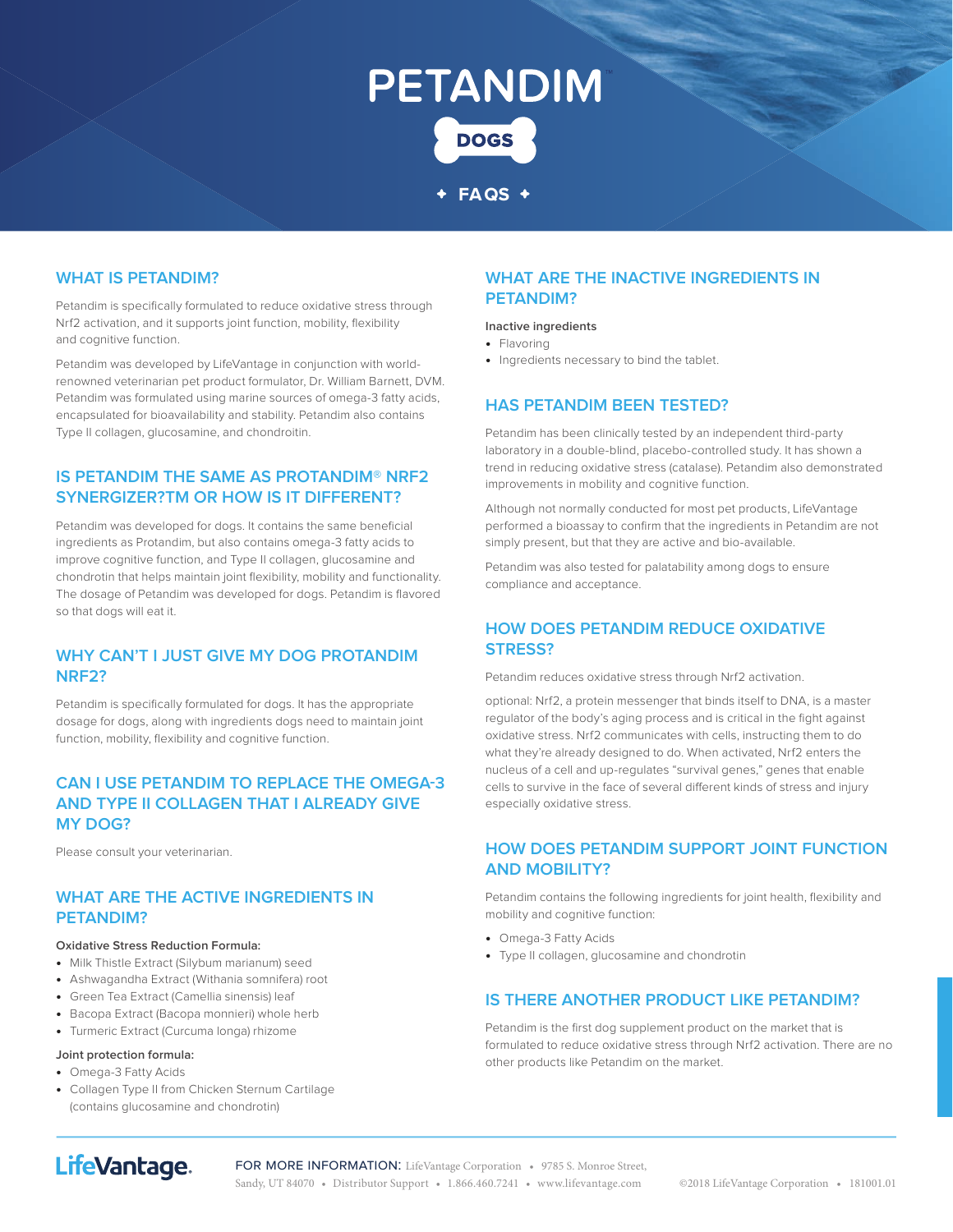# **PETANDIM POOSE**

#### **WHAT IS THE SHELF LIFE FOR PETANDIM?**

Each bottle of Petandim has a shelf life of two years from the date of manufacture.

#### **WHERE CAN I FIND THE EXPIRATION DATE?**

The product expiration date is printed adjacent to the product bar code.

#### **IS MY DOG TOO OLD TO TAKE PETANDIM?**

Petandim is recommended for all dogs over 12 weeks old and who weigh more than 4 pounds.

#### **IS THE PETANDIM SAFE FOR OTHER ANIMALS?**

Petandim was specifically formulated for dogs and has not been tested on other animals.

#### **WILL PETANDIM INTERFERE WITH OTHER MEDICATIONS MY DOG IS TAKING?**

Although there are no known interactions, always consult your dog's veterinarian and tell him or her about all the medications and supplements that you give your dog.

#### **IS PETANDIM SUITABLE FOR ALL BREEDS?**

Petandim was developed for all dog breeds.

#### **HOW SOON CAN I EXPECT TO SEE RESULTS IN MY DOG?**

It may take up to 60 days to see improved flexibility, activity, better health and cognitive function in your dog.

#### **WILL MY DOG EAT PETANDIM?**

Petandim has been formulated with flavors dogs love and tested for palatability to ensure compliance and acceptance.

#### **IS PETANDIM CERTIFIED ORGANIC?**

Petandim is not certified organic.

#### **IS PETANDIM NATURAL?**

The active ingredients in Petandim are from natural sources.

#### **DOES PETANDIM CONTAIN YEAST?**

Petandim does not contain yeast.

#### **DOES PETANDIM CONTAIN SUGAR?**

Petandim does not contain sugar.

#### **IS PETANDIM GRAIN FREE?**

Petandim is grain free.

#### **IS PETANDIM GLUTEN FREE?**

Petandim is gluten free.

#### **IS PETANDIM A VEGAN PRODUCT?**

Petandim is not a vegan product.

#### **IS PETANDIM FDA APPROVED?**

The FDA does not pre-approve dog supplements before they go on the market; however, FDA regulates dog supplements to ensure they are safe.

#### **WHAT IS THE NASC?**

The National Animal Supplement Council (NASC) is a trade association dedicated to protecting and enhancing the health of companion animals. Members (Purina, Hartz Mountain and others) are committed to the highest standards of quality for animal supplements and follow the guidelines that FDA has established for human supplements.

#### **WHAT IS THE NASC SEAL ON THE PETANDIM LABEL?**

The NASC (National Animal Supplement Council) Quality Seal assures consumers that manufacturers displaying the seal on their products have met rigorous quality control and labeling standards, and have passed a comprehensive quality system audit. The Seal program is part of the non-profit NASC's effort to promote consumer access to superior health and nutritional supplements for companion animals—primarily dogs, cats and horses.

The NASC Quality Seal underscores LifeVantage's commitment to offering innovative, science-based products of the highest quality for people and the animals we love.

#### **IS PETANDIM PATENTED?**

Petandim is not patented at this time.

#### **HOW WAS MOBILITY IMPROVEMENT MEASURED IN THE PETANDIM CLINICAL STUDY?**

Mobility improvement was measured by dog owners' reported observation.

# LifeVantage.

FOR MORE INFORMATION: LifeVantage Corporation • 9785 S. Monroe Street, Sandy, UT 84070 • Distributor Support • 1.866.460.7241 • www.lifevantage.com ©2018 LifeVantage Corporation • 181001.01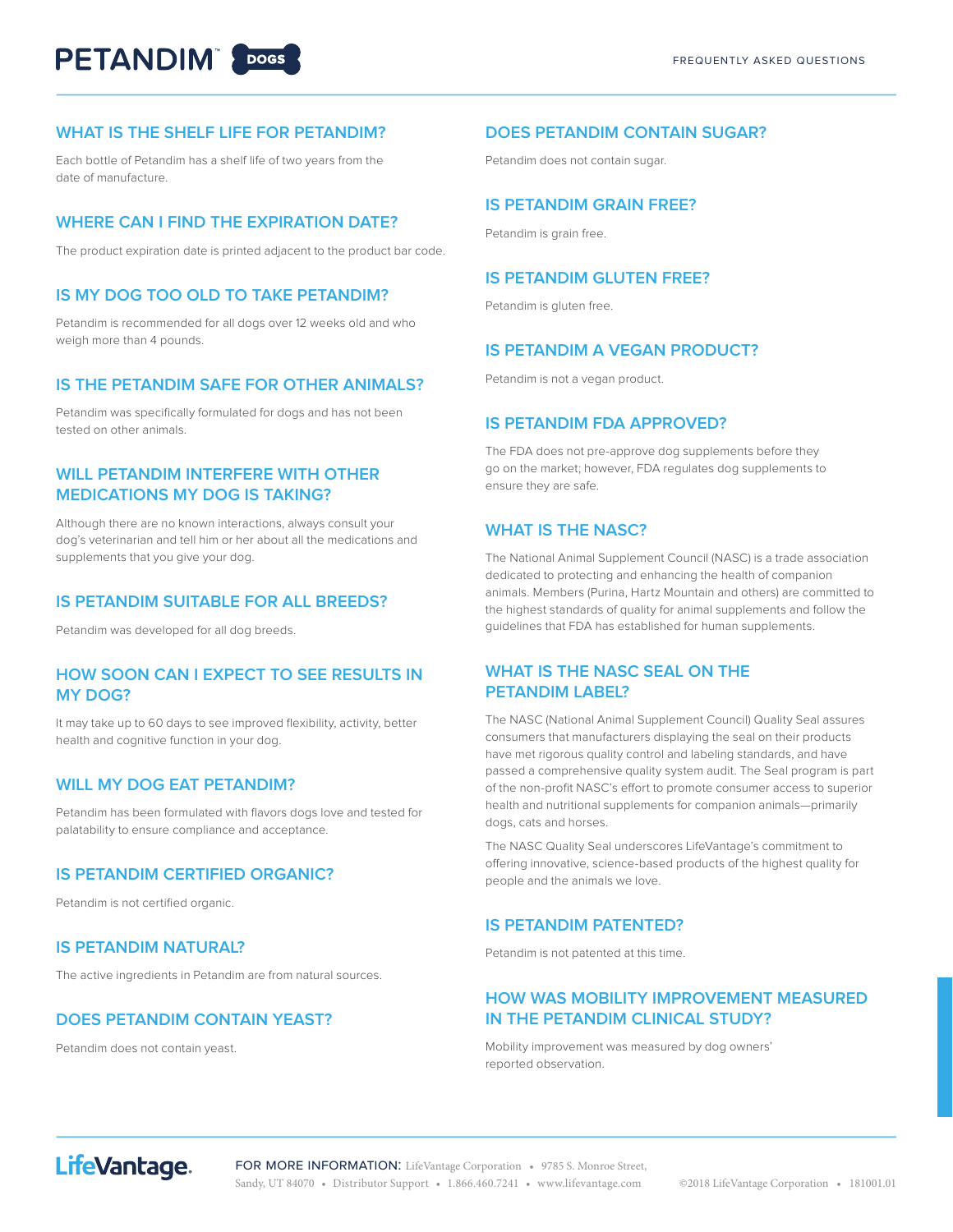# **PETANDIM** 20065

# *Product Testing*

#### **WAS A CLINICAL TRIAL CONDUCTED?**

LifeVantage conducted a double-blind, placebo-controlled study administered by an independent third-party veterinarian who specializes in conducting clinical research trials.

#### **WHAT WERE THE RESULTS OF THE CLINICAL TRIAL?**

**Test subjects in the Petandim study showed:**

- **•** A trend in the reduction of oxidative stress
- **•** Improvement in mobility
- **•** Improvement in cognitive function
- **•** Palatability acceptance

#### **HAVE THE RESULTS OF THE CLINICAL TRIAL BEEN PUBLISHED?**

The results of the Petandim study have not yet been published, as further testing are still under way.

### *Dosage*

#### **HOW MANY TABLETS OF PETANDIM SHOULD I GIVE MY DOG EACH DAY?**

The dosage depends on your dog's weight, according to the table below:

| DIRECTIONS for daily tablet use: |                               |                              |                       |                               |  |  |
|----------------------------------|-------------------------------|------------------------------|-----------------------|-------------------------------|--|--|
| <b>TOY</b><br>$(4-10$ lbs)       | <b>SMALL</b><br>$(11-29$ lbs) | <b>MEDIUM</b><br>(30-69 lbs) | LARGE<br>(70-109 lbs) | <b>GIANT</b><br>$(110 + 1bs)$ |  |  |
| $\frac{1}{2}$<br>tablet          | tablet                        | Γ<br>tablet                  | ∹<br>tablet           | tablet                        |  |  |
|                                  |                               | (Dosage is based on weight)  |                       |                               |  |  |

#### **HOW LONG WILL A BOTTLE OF PETANDIM LAST?**

It depends on how many dogs are being dosed from a single bottle. However, assuming that only one dog is using each bottle then it will last according to the table below:

| <b>TOY</b>   | <b>SMALL</b>  | <b>MEDIUM</b> | LARGE          | <b>GIANT</b>  |
|--------------|---------------|---------------|----------------|---------------|
| $(4-10$ lbs) | $(11-29$ lbs) | $(30-69$ lbs) | $(70-109$ lbs) | $(110 + Ibs)$ |
| months       | month         | weeks         | days           | week          |

#### **HOW MANY BOTTLES OF PETANDIM SHOULD I BUY FOR MY DOG EACH MONTH?**

It depends on how many dogs are being dosed from a single bottle. However, assuming that only one dog is using each bottle, you will need to purchase according to the table below:

| <b>TOY</b>                                              | <b>SMALL</b>  | <b>MEDIUM</b> | LARGE        | <b>GIANT</b>  |
|---------------------------------------------------------|---------------|---------------|--------------|---------------|
| $(4-10$ lbs)                                            | $(11-29$ lbs) | $(30-69$ lbs) | (70-109 lbs) | $(110 + 1bs)$ |
| $\frac{1}{2}$<br>bottle<br>(1 bottle every<br>2 months) | bottle        | bottles       | bottles      | bottles       |

#### **HOW MANY TABLETS OF PETANDIM ARE IN A BOTTLE?**

There are 30 chewable tablets in each bottle.

#### **CAN I GIVE PETANDIM TO MY DOG AS A TREAT?**

Petandim is an animal health product not a treat or reward.

#### **SHOULD I GIVE MY DOG THE ENTIRE DOSAGE OF PETANDIM AT ONCE?**

It is recommended that you give your dog the entire dosage at one time.

#### **CAN I GIVE PETANDIM TO MY PUPPY?**

Petandim is recommended for dogs that are over 12 weeks old and weigh at least 4 pounds.

#### **HOW DO I GIVE A HALF A TABLET OF PETANDIM TO MY DOG?**

Break the Petandim tablet along the score line, or use a pill splitter to break the tablet.

#### **WILL MY DOG HAVE BETTER RESULTS IF I GIVE HIM/HER MORE THAN THE RECOMMENDED AMOUNT OF PETANDIM?**

Your dog's recommended dosage is determined by his/her weight. You should give your dog the correct amount each day.

#### **CAN I GIVE MORE THAN THE RECOMMENDED AMOUNT OF PETANDIM TO MY DOG?**

You should give the recommended dosage of Petandim.

# LifeVantage.